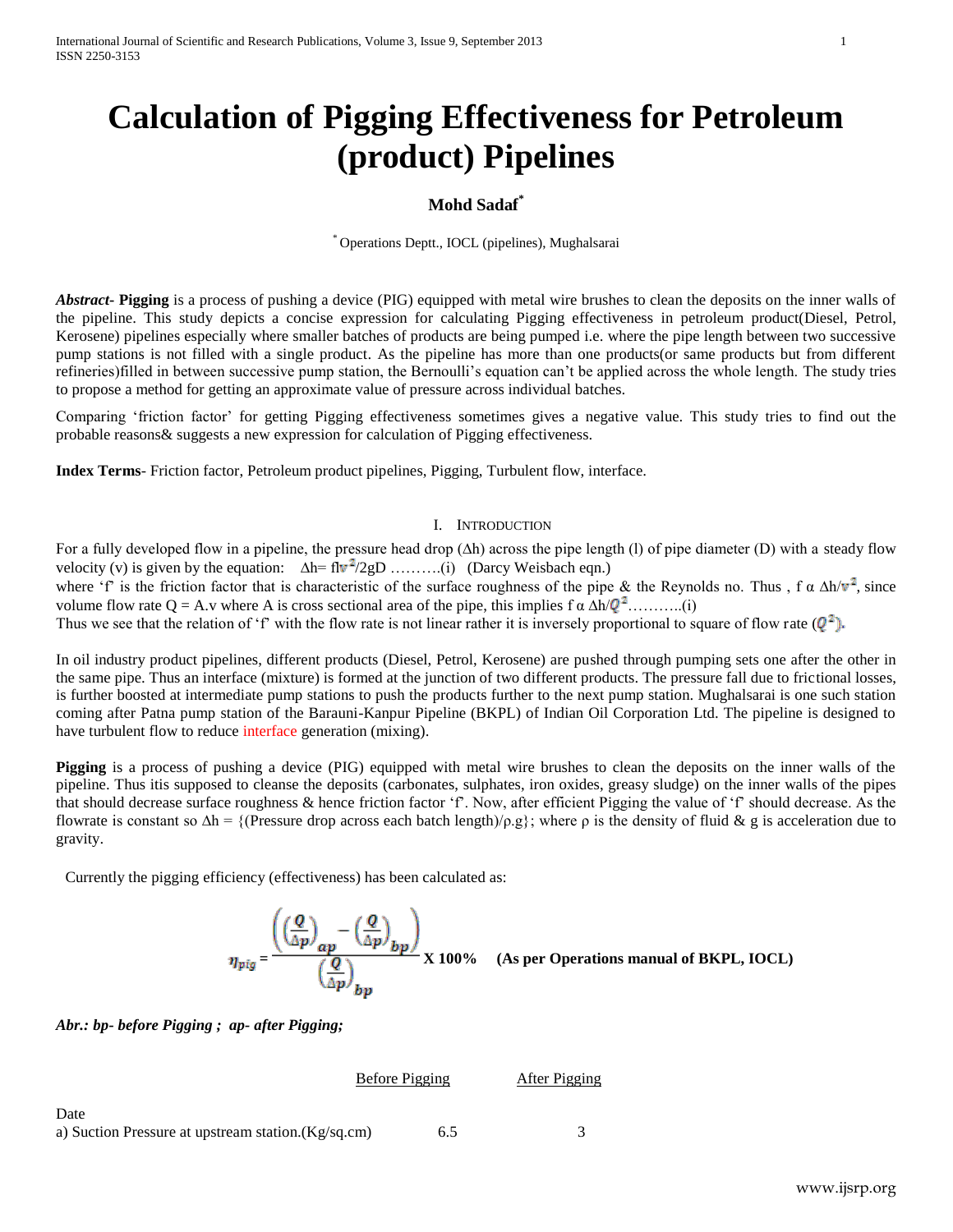| b) Flow rate (KLS/hr) $(Q)$                    | 251 | 258 |  |
|------------------------------------------------|-----|-----|--|
| c) Back. Pr. At downstream station. (Kg/sq.cm) |     | 50  |  |

(c) minus (a) =  $\Delta p$ 

Flow rate (KL/KCS)  $X = 251/43.5 = 5.77$   $Y = 258/52 = 5.86$ 

KCS =  $\text{Kg/cm}^2$  Here the efficiency(effectiveness) much depends on CDR injection

So pigging efficiency is not realistic.

% Pigging efficiency (effectiveness) = (X-Y/X)\* 100 = 1.56**%**

**The initial correction seems to be: calculation of Pigging effectiveness by comparing the friction factor before & after Pigging** as being followed at some of the companies.

# **Research Elaboration**s:

Using notations as above, initially, pigging effectiveness may be calculated as:

$$
\eta_{pig} = \frac{\left( \left( \frac{\Delta p}{\rho g_{\cdot} Q^2} \right)_{bp} - \left( \frac{\Delta p}{\rho g_{\cdot} Q^2} \right)_{ap}}{\left( \frac{\Delta p}{\rho g_{\cdot} Q^2} \right)_{bp}} \right) \times 100\%
$$

Taking the data from Table.1below, we can now compare the friction factor before & after Pigging : assuming same density of fluid before & after Pigging, from the first column of table1.

i)  $\Delta \mathbf{h}_{hp} = (\Delta p / \rho, g) = 43.5 \times k_1$ ; Q= 251 kl/hr thus  $f = \frac{m}{2}$  =  $k_2 \times 0.069$  $= 44 \times k_1$  ; Q = 258 kl/hr thus  $f = \left(\frac{m}{\epsilon_1}\right)$  =  $k_2 \times 0.066$  ( $k_1, k_2$  are constants) Thus PIG effectiveness may be calculated as  $\eta_{\text{min}} = \frac{(0.0099 - 0.0006)}{0.0000} \times 100\% = 4.3\%$ 

# **Data for Allahabad-Kanpur section of BKPL, as per Pigging reports for different quarters:**

|                  | Date                | 30.10.10 | 8.1.11 | 24.03.11       | 21.06.11       | 28.10.11       | 9.3.12         |
|------------------|---------------------|----------|--------|----------------|----------------|----------------|----------------|
| <b>Before</b>    | Back<br>pressure    | 50       | 41     | 42.5           | 41             | 45             | 41             |
| PIGging          | Flow rate           | 251      | 217    | 230            | 231            | 247            | 237            |
|                  | Suction<br>pressure | 6.5      | 10     | $\overline{7}$ | 3              | 5              | 5              |
| After<br>PIGging | Back<br>pressure    | 47       | 49     | 39             | 39             | 43             | 40             |
|                  | Flow rate           | 258      | 258    | 235            | 230            | 241            | 239            |
|                  | Suction<br>pressure | 3        | 3      | 3              | $\overline{4}$ | $\overline{4}$ | $\overline{4}$ |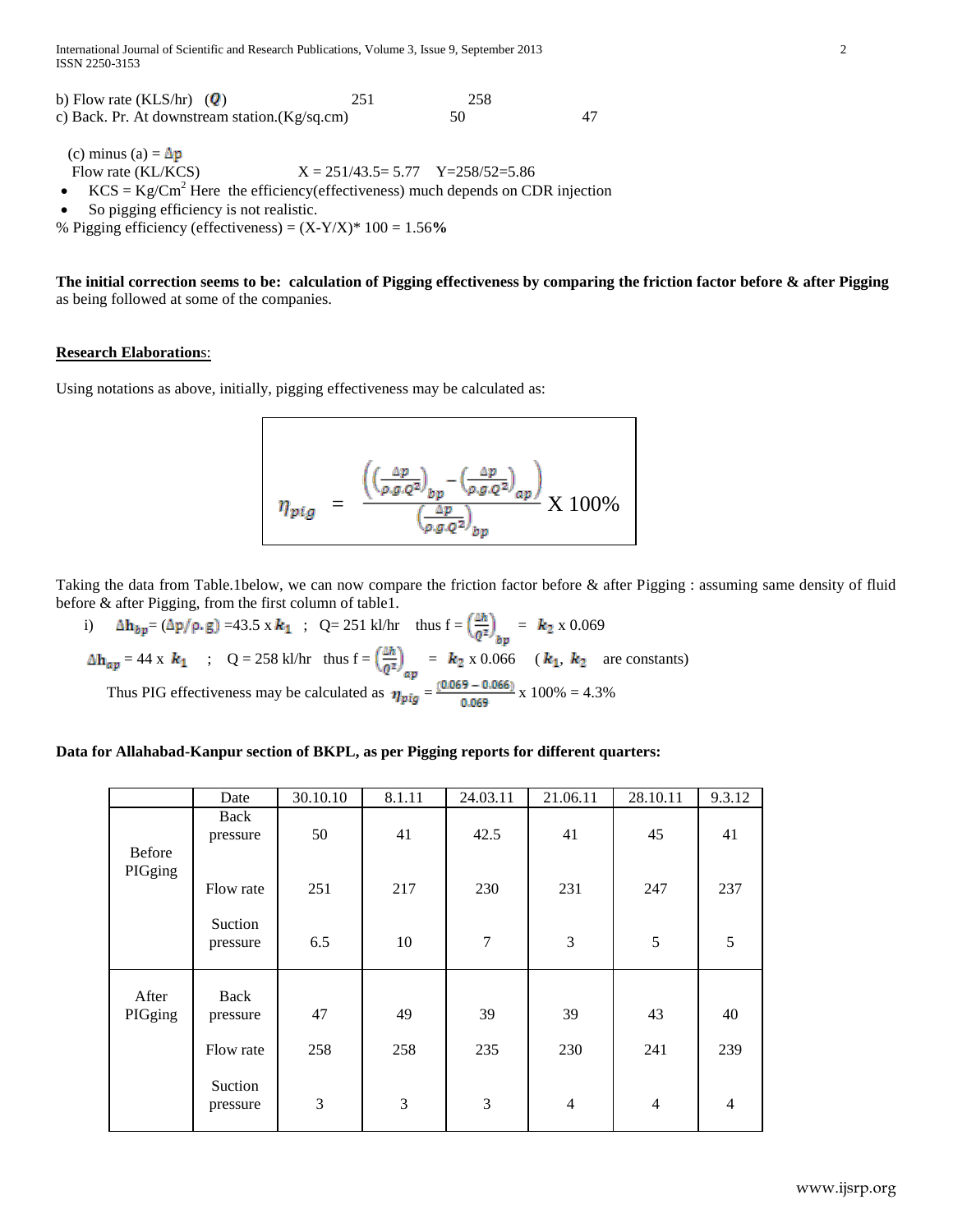#### Table 1.

Similarly:

- ii)  $\eta_{\text{pig}} = -5\%$ iii)  $\eta_{\text{pig}} = 2.8\%$ iv)  $\eta_{pig} = 7.04\%$
- v)
- vi)

Note the negative values of effectiveness .



**Fig.1: Moody's chart for flow through pipes**

Fig.1 on the vertical axis we have the friction factor 'f' & relative roughness ' $\epsilon/D$ ', where ' $\epsilon$ ' is the surface roughness of the inner surface of the pipe. On the horizontal axis we have the Reynolds number (Re). The following characteristics are observed from the Figure. For laminar flow,  $Re < 2300$ ,  $f = 64/Re$ , which is independent of relative roughness. For very large Reynolds numbers, f =function of (e/D) which is independent of the Reynolds number. For such flows, commonly termed 'wholly turbulent flow', along the wall pipe, exists the laminar sub layer so thin that the surface roughness completely dominates the character of the flow near the wall. If we calculate the Reynolds no. for BKPL : kinematic viscosity of Diesel (2-5 centi-Stokes), Diameter of Pipe = 12", average velocity V = flow rate/x-section area=  $(285 \text{ kilolitres/hr})/(3.14 \text{x}(.3)^2/4)$  = 1.1 m/sec (say)

Re= (V X Dia.)**/** kinematic Viscosity = 65000 to 160000. From Fig.1, clearly it lies in the turbulent region but to the left of the 'wholly turbulent flow' regime. Most of the pipelines would lie in this region only.

Limitations:

Effectiveness sometimes comes negative.

Actually, the region of the Moody's chart we are interested in has friction factor as a function of both relative roughness & Reynolds number. If the Reynolds number reduces after Pigging (due to variation of flow & kinematic viscosity of the particular batch of diesel) , then even if the PIG has reduced the surface roughness value( $\epsilon$ ), there can still be a rise in friction factor after Pigging& thus negative effectiveness. In that case we should try to separate the effects of viscosity (& thus Reynolds number) from the effect of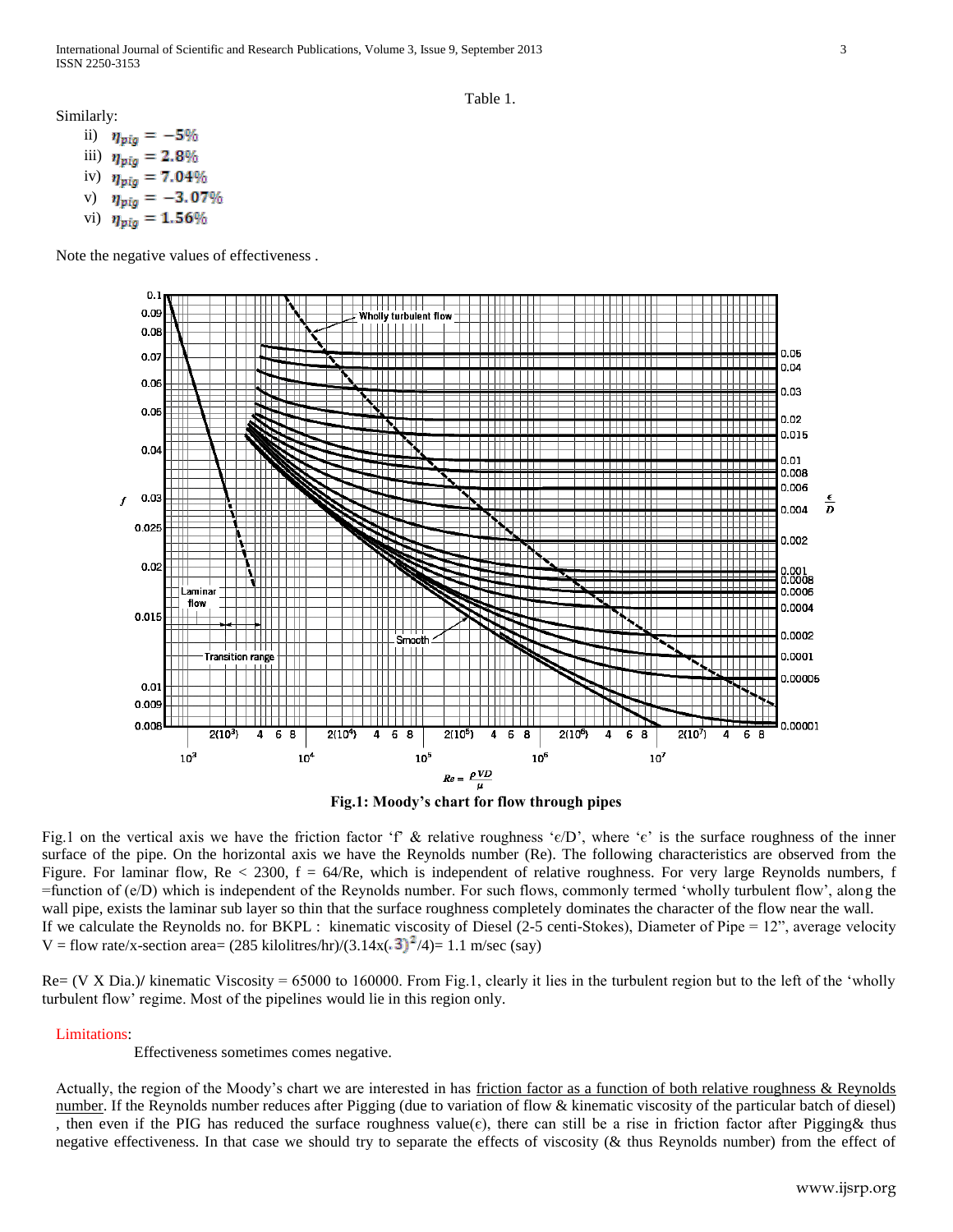International Journal of Scientific and Research Publications, Volume 3, Issue 9, September 2013 4 ISSN 2250-3153

surface roughness on friction factor to have a better idea of PIG effectiveness because by Pigging we intend to reduce the surface roughness only.

### Corrections:

We shall calculate

- i) Reynolds number (Re=  $\left(\frac{Q}{A}\right)D/\mathcal{V}$ ): for this we shall need the value of flow rate & kinematic viscosity( $\mathcal{V}$ ) of that particular batch of HSD (before & after Pigging)
- ii) Friction factor 'f' =  $2\Delta$ hgD/lv<sup>2</sup> ……………..(Darcy Weisbach Eqn.)

Calculation of ∆h: we are considering two batches of Diesel from different refineries (having different densities & viscosities)



As ∆h is directly proportional to the length of pipe(Darcy Weisbach Eqn.), pressure must drop linearly. As we always know the line fill( $L_1$ ,  $L_2$ ), we can interpolate the approximate value of  $P_2$ , from the known values of  $P_1 \& P_3$ . Applying Bernoulli's equation across length L1 of the diesel batch-1:

..............(iii) 2 2 2 2 2 2 2 2 1 2 1 *g h k g g g g v z P v z P v* 

where  $k \frac{V}{2g}$  is minor loss that may be neglected.  $k\frac{v^2}{2g}$ 

 $P_1 \rightarrow$  Disch. Press. at Patna;  $\overline{\chi}_1 \rightarrow$  elevation at Patna;

similarly  $P_2 \& z_2$  at interface.

Rearranging : 
$$
\Delta h = \frac{\Delta P}{\rho g} + \Delta z
$$
............(iv)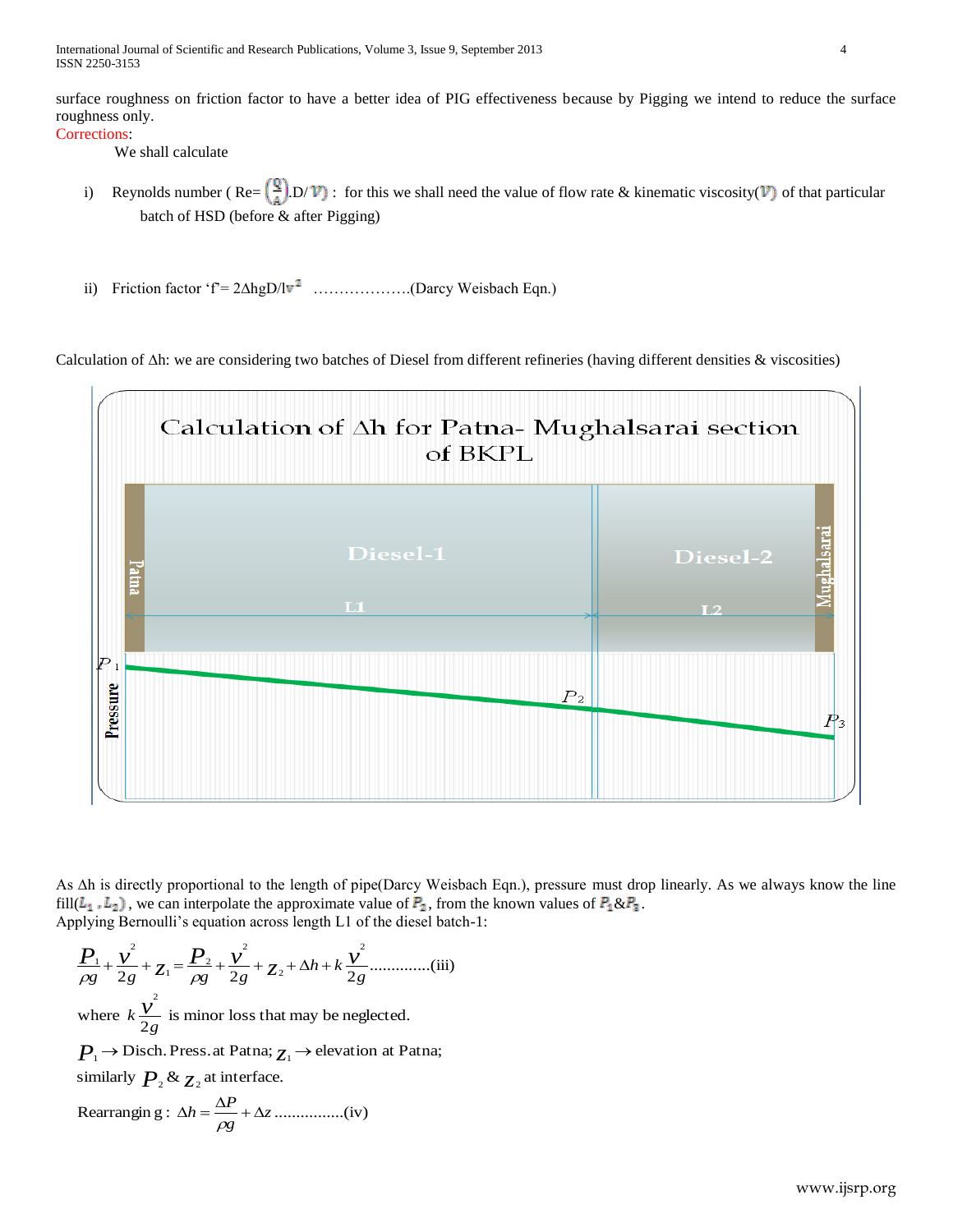International Journal of Scientific and Research Publications, Volume 3, Issue 9, September 2013 5 ISSN 2250-3153

Now, if  $P_3 \& z_3$  are pressure  $\&$  elevation respectively at Mughalsarai.

Now, if  $P_3 \& z_3$  are pressure  $\&$  elevation re<br>As pressure head drops linearly with length<br>assuming the same for elevation, we have : Now, if  $P_3 \& z_3$  are pressure  $\&$  elevation respectively at Mughalsar<br>As pressure head drops linearly with length of the pipe( $\Delta h \alpha l$ )  $\&$ <br>assuming the same for elevation, we have:  $\Delta h \alpha l$ 

$$
\Delta h = \left(\frac{(P_1 - P_3)}{\rho g} + (z_1 - z_3)\right) X \left(\frac{L_1}{L_1 + L_2}\right) \dots \dots \dots \dots (v);
$$

from eqn.(ii) we have :

....................(vi) 8 2 1 2 2 5 2 1 *h Q L gπ D L v gD h f* 

It is shown below by blue lines that how it is possible in our scenario(Kinematic Viscosities varying from 2-5 centi stokes & Re varying from 65000 to 160000) that if we take into consideration, the variation of *Re* due to difference in kinematic viscosity due to different batches or temperature variation we may get an increased friction factor even after effective Pigging. Thus the negative value of effectiveness calculated from friction factor is explained. We can clearly see that:

- Even if relative roughness is reduced by 20% (0.001 to 0.0008), '*f'* may still increase by 4%. Thus, a better idea would be to compare relative roughness before & after Pigging.
- For that we require '*f' & Re* before & after Pigging.

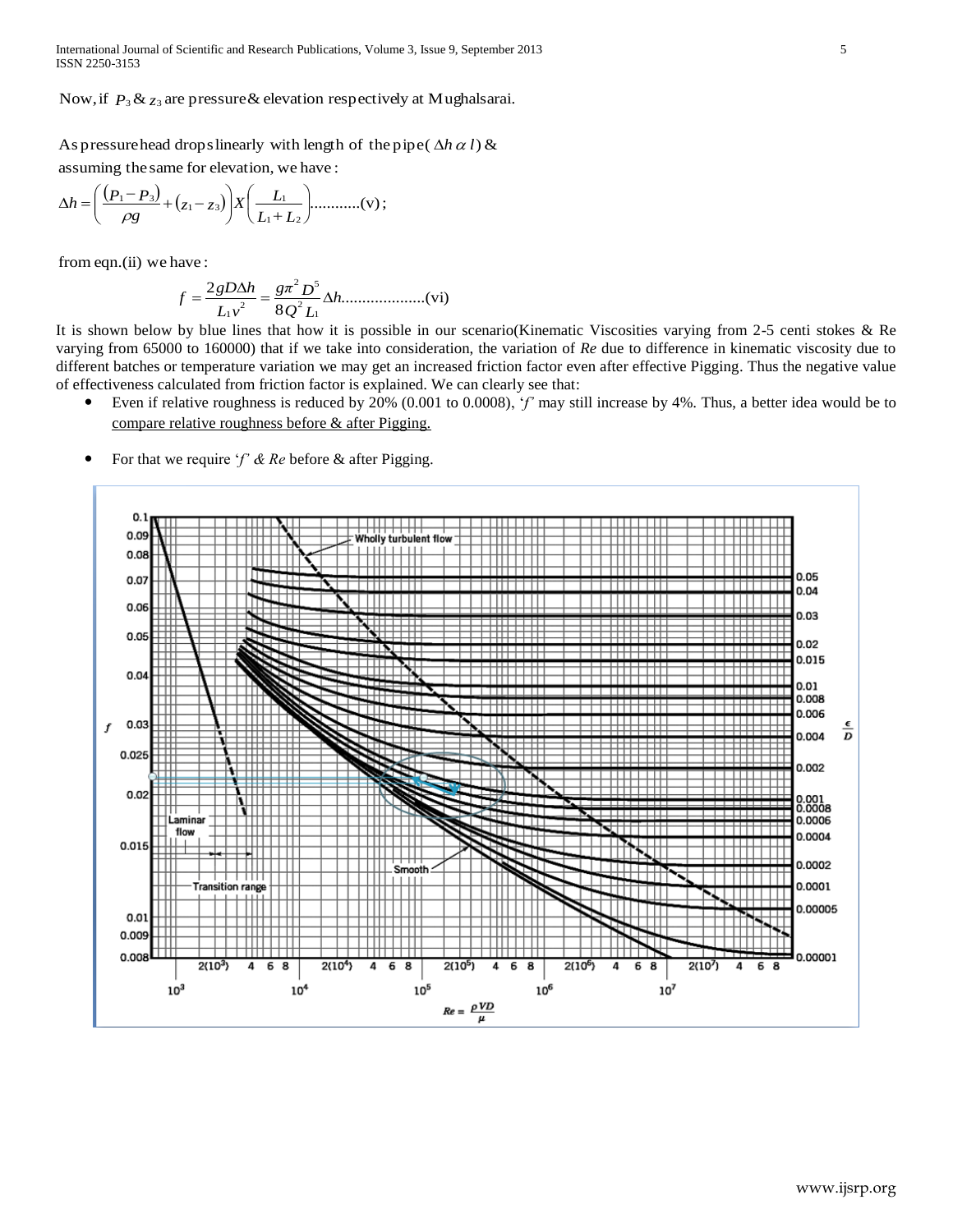Once we have calculated the Reynolds No. (Re) & then friction factor 'f' (eqn. vi), we may either make use of Moody's chart, or use Colebrook equation to find relative roughness before & after Pigging.

Then the effectiveness would be calculated as:

$$
\eta_{\text{pig}} = \frac{\left((\epsilon/D)_{\text{bp}} - (\epsilon/D)_{\text{ap}}\right)}{(\epsilon/D)_{\text{bp}}} \times 100\%
$$

### **Results: Analysis of PIGGING Effectiveness calculation for PATNA-MUGHALSARAI section of BKPL**.

| March' $12$ : |             |                                       |                  |                                |
|---------------|-------------|---------------------------------------|------------------|--------------------------------|
| Date          |             | Patna Discharge   Mughalsarai Suction | <b>Flow Rate</b> | Linefill at Patna mouth $(L1)$ |
|               | Press.(KCS) | Press.(KCS)                           | $KLs/Hr$ .       |                                |
| 26.3.12       |             |                                       | 300              | BR3H-348, 1662 KLs             |
| 2.4.12        | 56          | 10                                    | 283              | BR3H-02, 5079 KLs              |

June'12:

| Date    |             | Patna Discharge   Mughalsarai Suction | <b>Flow Rate</b> | Linefill at Patna mouth $(L1)$ |
|---------|-------------|---------------------------------------|------------------|--------------------------------|
|         | Press.(KCS) | Press.(KCS)                           | $KLs/Hr$ .       |                                |
| 16.6.12 | 70          |                                       | 300              | BR3H-72, 14703 KLs             |
| 19.6.12 | 56          |                                       | 275              | BR3H-83, 4473 KLs              |

Mar'13:

| Date    | Press.(KCS) | Patna Discharge   Mughalsarai Suction<br>Press.(KCS) | <b>Flow Rate</b><br>$KLs/Hr$ . | Linefill at Patna mouth $(L1)$ |
|---------|-------------|------------------------------------------------------|--------------------------------|--------------------------------|
| 15.3.13 |             |                                                      | 273                            | BR3H-376, 3289 KLs             |
| 19.3.13 |             |                                                      | 288                            | BR3H-377/HR3H-155, 5072 KLs    |

Note: HR3H & BR3H are Diesel batches(BS-III) from Barauni & Haldia Refinery respectively.

Observations:

| Date of PIGging<br><b>Effectiveness</b><br>calculation | Reynolds No.<br>(Before Pigging /After Pigging) | factor(Before<br><b>Friction</b><br><b>Pigging/After Pigging)</b> | Effectiveness based on<br>Relative Roughness 'c/d' |
|--------------------------------------------------------|-------------------------------------------------|-------------------------------------------------------------------|----------------------------------------------------|
| 26.3.12 / 2.4.12                                       | 131200/123770                                   | .019/.016                                                         | 100\%                                              |
| 16.6.12 / 21.6.12                                      | 131200/120266                                   | .0195/.018                                                        | 96.7%                                              |
| 15.3.13 / 19.3.13                                      | 119400/137100                                   | 0.02/0.016                                                        | 100%                                               |

### **Conclusion**:

The value of relative roughness '**є/d'** just after PIGGING is coming out approx. equal to zero that may imply that over last 50 years due to repeated PIGGING the pipeline inside surface has become smooth. Due to uniform deposition of sulphate/carbonate, iron particles & bacterial growth& sticky hydrocarbons (as per Pigging muck sample report# CCF/079716, DATED 1.11.2011 by Italab Pvt. Ltd., Mumbai) during next three months after Pigging an 'apparent' roughness develops, that is reflected by re- increased friction factor. As the Moody's chart was prepared by creating artificial roughness, this apparent roughness can be calculated by the chart  $\&$  my proposed expression for Pigging effectiveness is valid.